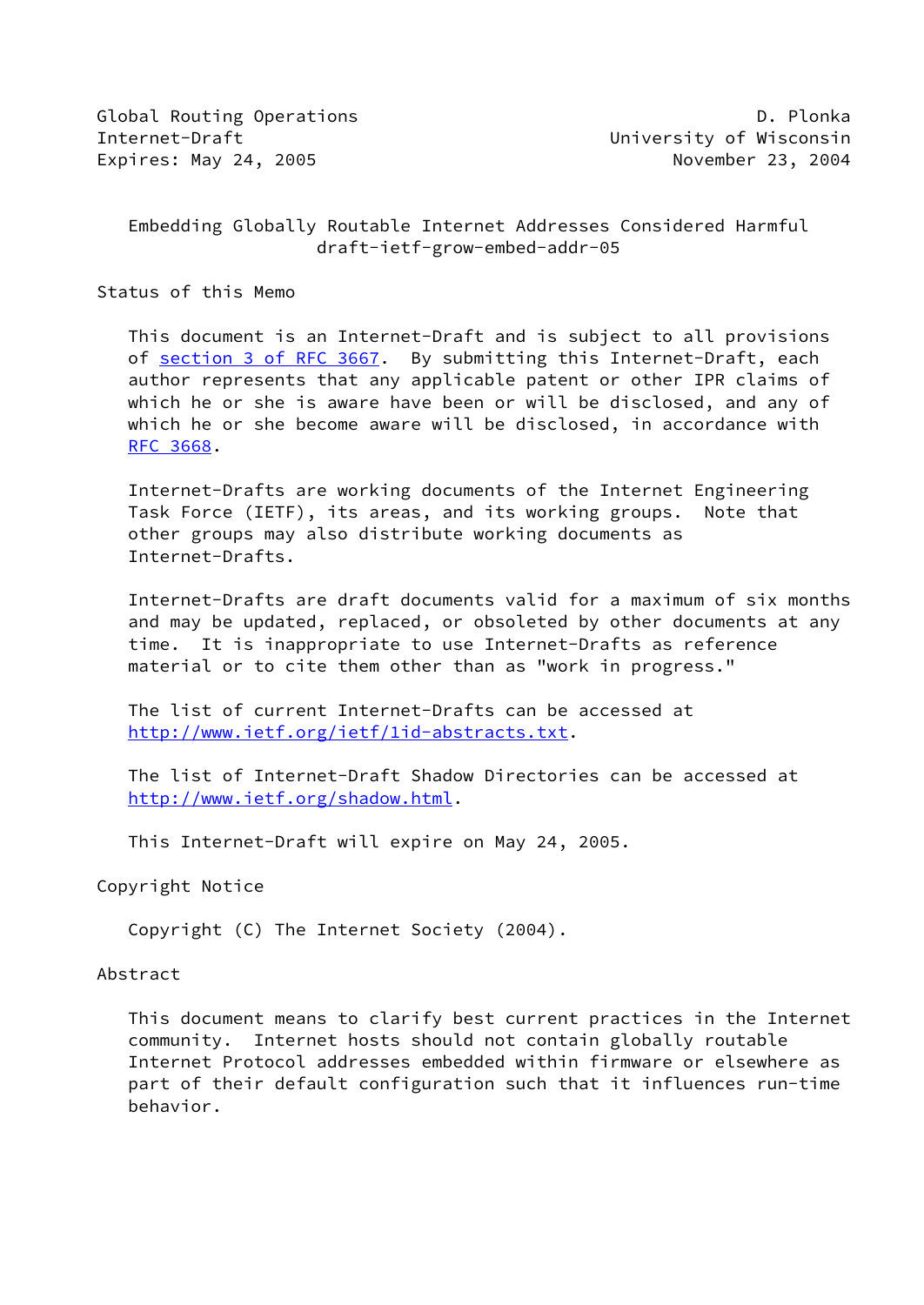Internet-Draft Embedding IP Addresses Considered HarmfulNovember 2004

## Table of Contents

|                                                                                      | <u>__ 3</u> |
|--------------------------------------------------------------------------------------|-------------|
| 2.                                                                                   |             |
| 3.<br>Recommendations $\cdots \cdots \cdots \cdots$                                  |             |
| Disable Unused Features $\frac{5}{2}$<br>3.1                                         |             |
| Provide User Interface for IP Features $\frac{5}{2}$<br>3.2                          |             |
| Use Domain Names as Service Identifiers $\ldots \ldots \ldots$<br>3.3                |             |
| Use Special-Purpose, Reserved IP Addresses When<br>3.4                               |             |
|                                                                                      |             |
| Discover and Utilize Local Services $\cdots$ 6<br>3.5                                |             |
| Avoid Mentioning the IP Addresses of Services $\frac{7}{2}$<br>3.6                   |             |
| $\overline{4}$ .                                                                     |             |
| 5.                                                                                   |             |
| 6.                                                                                   |             |
| 7.                                                                                   |             |
| 8.                                                                                   |             |
| 8.1                                                                                  |             |
| 8.2                                                                                  |             |
|                                                                                      |             |
| Α.                                                                                   |             |
| Intellectual Property and Copyright Statements $\ldots \ldots \ldots \underline{10}$ |             |
|                                                                                      |             |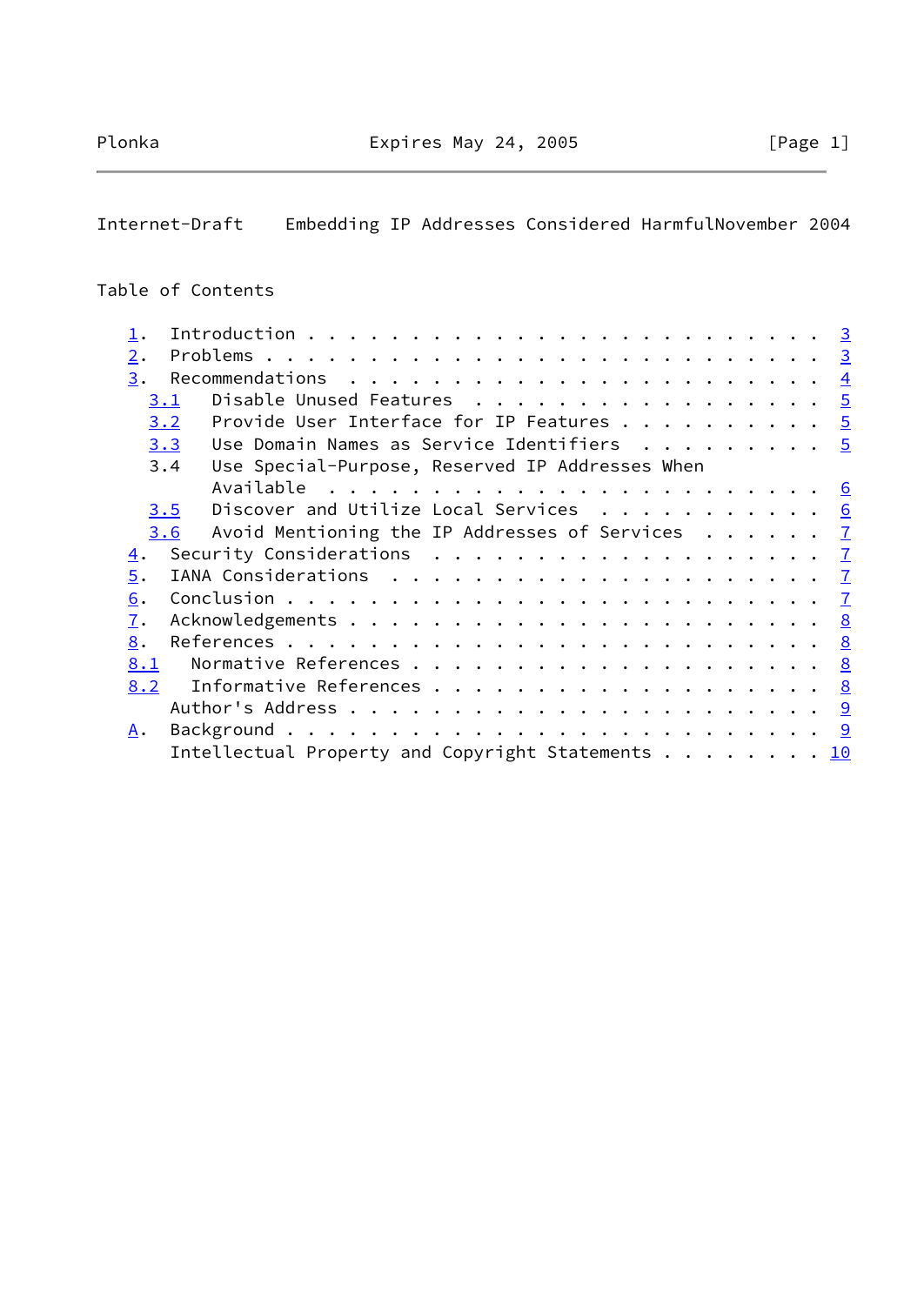Plonka **Expires May 24, 2005** [Page 2]

<span id="page-2-1"></span>Internet-Draft Embedding IP Addresses Considered HarmfulNovember 2004

## <span id="page-2-0"></span>[1](#page-2-0). Introduction

 Vendors of consumer electronics and network gear have unfortunately chosen to embed, or "hard-code", globally routable Internet Protocol addresses within their products' firmware. These products use these embedded IP addresses as service identifiers and direct service requests (unsolicited Internet traffic) to them. One recent example was the embedding of the globally routable IP address of a Network Time Protocol server in the firmware of hundreds of thousands of Internet hosts that are now in operation world-wide. The hosts are primarily, but are not necessarily limited to, low-cost routers and middleboxes for personal or residential use.

 This "hard-coding" of globally routable IP addresses as identifiers within the host's firmware presents significant problems to the operation of the Internet and to the management of its address space.

 Ostensibly, this practice arose as an attempt to simplify configuration of IP hosts by preloading them with IP addresses as service identifiers. Products that rely on such embedded IP addresses initially may appear convenient to both the product's designer and its operator or user, but this dubious benefit comes at the expense of others in the Internet community.

 This document denounces the practice of embedding references to unique, globally routable IP addresses in Internet hosts, describes some of the resulting problems, and considers selected alternatives. It also reminds the Internet community of the ephemeral nature of unique, globally routable IP addresses and that the assignment and use of IP addresses as identifiers is temporary and therefore should not be used in fixed configurations.

## <span id="page-2-2"></span>[2](#page-2-2). Problems

In a number cases, the embedding of IP addresses in products has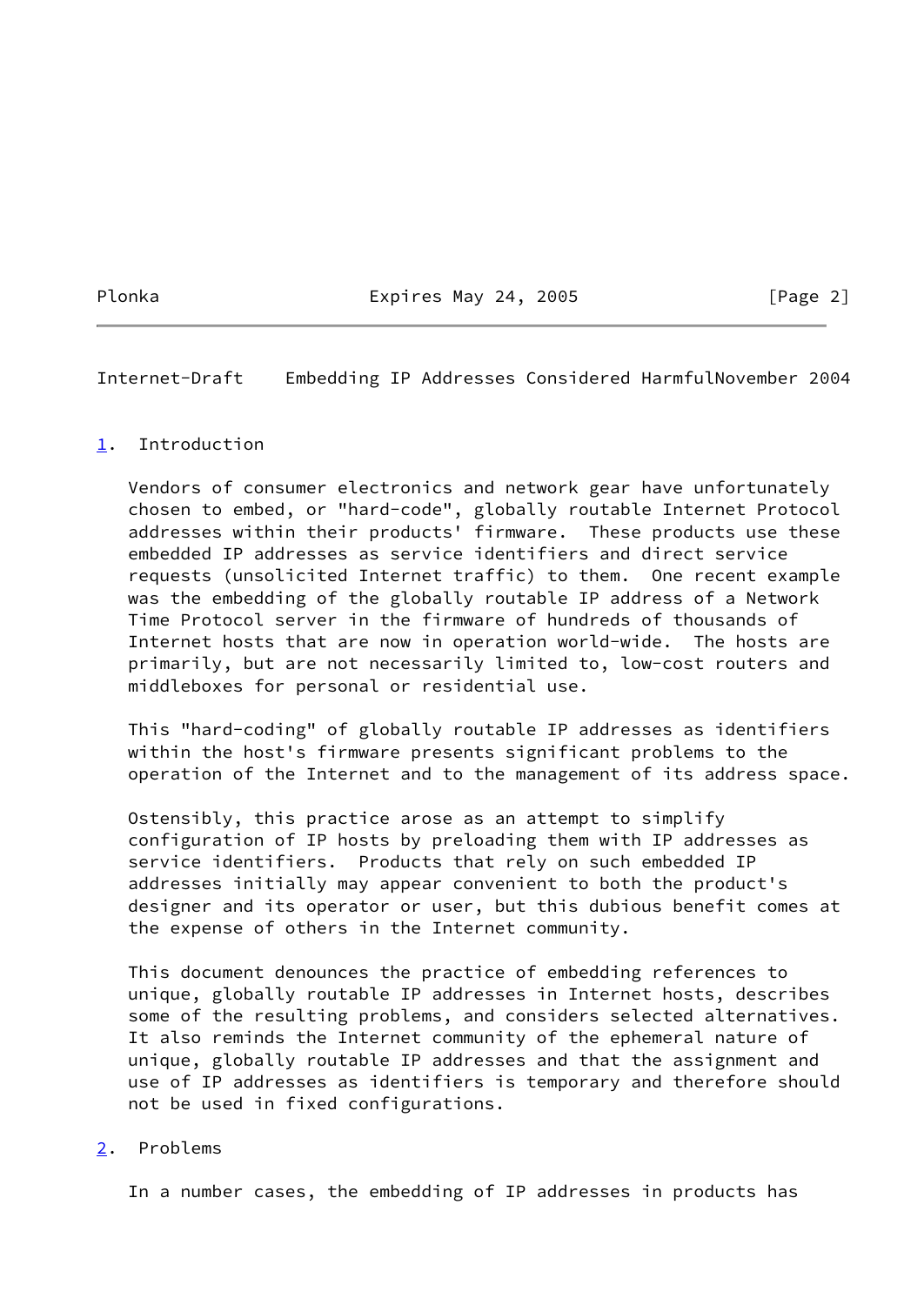caused an increasing number of Internet hosts to rely on a single central Internet service. This can result in a service outage when the aggregate workload overwhelms that service. When fixed addresses are embedded in an ever-increasing number of client IP hosts, this practice runs directly counter to the design intent of hierarchically deployed services that would otherwise be robust solutions.

 The reliability, scalability, and performance of many Internet services require that the pool of users not directly access a service by IP address. Instead they typically rely on a level of indirection provided by the Domain Name System,  $RFC$  2219 [\[6\]](#page-8-4). When appropriately utilized, DNS permits the service operator to reconfigure the resources for maintenance and to load-balance without the

Plonka **Expires May 24, 2005** [Page 3]

<span id="page-3-0"></span>Internet-Draft Embedding IP Addresses Considered HarmfulNovember 2004

 participation of the users and without necessitating configuration changes in the client hosts. For instance, one common load-balancing technique employs multiple DNS records with the same name that are then rotated in a round-robin fashion in the set of answers returned by many DNS server implementations. Upon receiving such a response to a query, resolvers typically will try the answers in order, until one succeeds, thus enabling the operator to distribute the user request load across a set of servers with discrete IP addresses that generally remain unknown to the user.

 Embedding globally unique IP addresses taints the IP address blocks in which they reside, lessening the usefulness and mobility of those IP address blocks and increasing the cost of operation. Unsolicited traffic may continue to be delivered to the embedded address well after the IP address or block has been reassigned and no longer hosts the service for which that traffic was intended. Circa 1997, the authors of [RFC 2101](https://datatracker.ietf.org/doc/pdf/rfc2101) [\[7](#page-8-5)] made this observation:

 Due to dynamic address allocation and increasingly frequent network renumbering, temporal uniqueness of IPv4 addresses is no longer globally guaranteed, which puts their use as identifiers into severe question.

 When IP addresses are used as service identifiers in the configuration of many Internet hosts, the IP address blocks become encumbered by their historical use. This may interfere with the ability of the Internet Assigned Numbers Authority (IANA) and the Internet Registry (IR) hierarchy to usefully reallocate IP address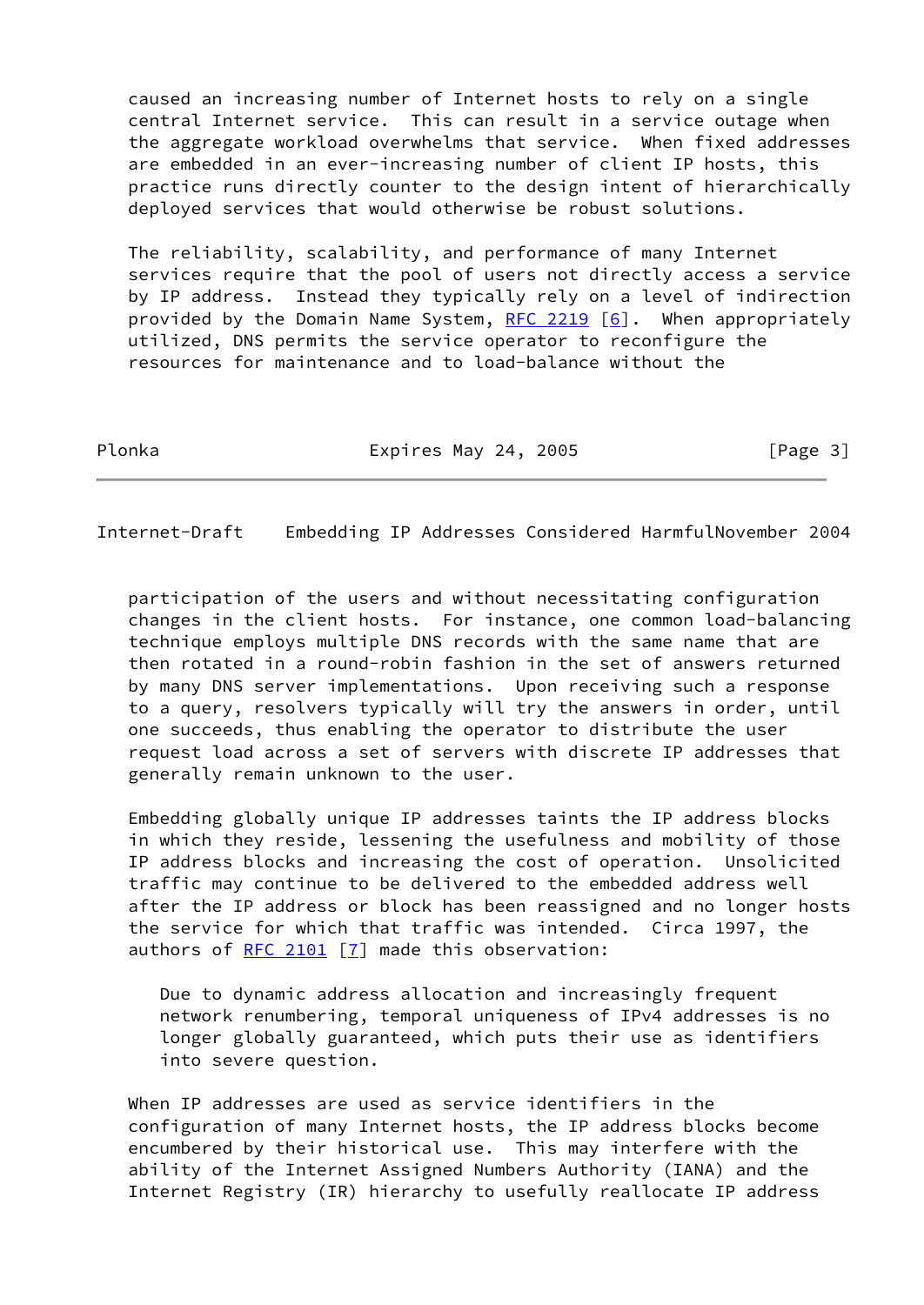blocks. Likewise, to facilitate IP address reuse, [RFC 2050](https://datatracker.ietf.org/doc/pdf/rfc2050) [\[1](#page-8-6)], encourages Internet Service Providers (ISPs) to treat address assignments as "loans".

 Because consumers are not necessarily experienced in the operation of Internet hosts, they are not able to be relied upon to fix problems if and when they arise. As such, a significant responsibility lies with the manufacturer or vendor of the Internet host to avoid embedding IP addresses in ways which cause the aforementioned problems.

### <span id="page-4-0"></span>[3](#page-4-0). Recommendations

 Internet host and router designers, including network product manufacturers, should not assume that their products will be deployed and used in only the single global Internet that they happen to observe today. A myriad of private or future internetworks in which these products will be used may not allow those hosts to establish communications with arbitrary hosts on the global Internet. Since the product failure modes resulting from unknown future states cannot

Plonka Expires May 24, 2005 [Page 4]

<span id="page-4-2"></span>Internet-Draft Embedding IP Addresses Considered HarmfulNovember 2004

 be fully explored, one should avoid assumptions regarding the longevity of our current Internet.

The following recommendations are presented as best practice today:

<span id="page-4-1"></span>[3.1](#page-4-1) Disable Unused Features

 Vendors should, by default, disable unnecessary features in their products. This is especially true of features that generate unsolicited Internet traffic. In this way these hosts will be conservative regarding the unsolicited Internet traffic they produce. For instance, one of the most common uses of embedded IP addresses has been the hard-coding of addresses of well known public Simple Network Time Protocol (SNTP  $RFC$  2030 [\[8\]](#page-8-7)) servers, even though only a small fraction of the users benefits from these products even having some notion of the current date and time.

<span id="page-4-3"></span>[3.2](#page-4-3) Provide User Interface for IP Features

 Vendors should provide an operator interface for every feature that generates unsolicited Internet traffic. A prime example of this is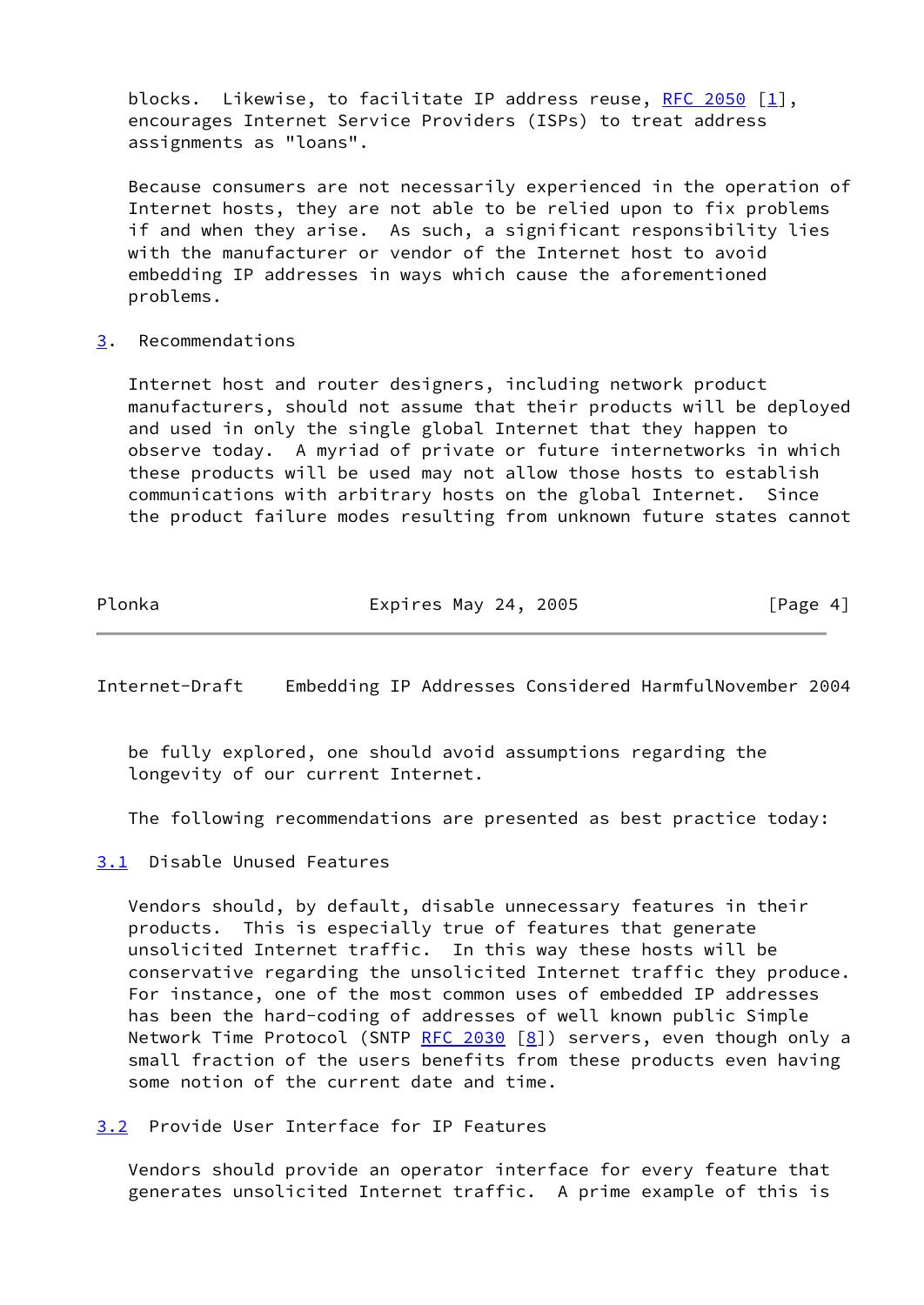that the Domain Name System resolver should have an interface enabling the operator to either explicitly set the servers of his choosing or to enable the use of a standard automated configuration protocol such as DHCP, defined by  $RFC$  2132 [[9\]](#page-9-2). Within the operator interface, these features should originally be disabled so that one consequence of subsequently enabling these features is that the operator becomes aware that the feature exists. This will mean that it is more likely that the product's owner or operator can participate in problem determination and mitigation when problems arise.

 [RFC 2606](https://datatracker.ietf.org/doc/pdf/rfc2606) [\[2\]](#page-8-8) defines the IANA-reserved "example.com", "example.net", and "example.org" domains for use in example configurations and documentation. These are candidate examples to be used in user interface documentation.

<span id="page-5-0"></span>[3.3](#page-5-0) Use Domain Names as Service Identifiers

 Internet hosts should use the Domain Name System to determine the IP addresses associated with the Internet services they require.

When using domain names as service identifiers in the configurations of deployed Internet hosts, designers and vendors are encouraged to introduce service names either within a domain which they control or have entered into an agreement with its operator to utilize (such as for public services provided by the Internet community). This is commonly done by simply introducing a service-specific prefix to the

Plonka Expires May 24, 2005 [Page 5]

<span id="page-5-1"></span>Internet-Draft Embedding IP Addresses Considered HarmfulNovember 2004

domain name.

 For instance, a vendor named "Example, Inc." with the domain "example.com" might configure its product to find its SNTP server by the name "sntp-server.config.example.com" or even by a product and version-specific name such as "sntp-server.v1.widget.config.example.com". Here, the "config.example.com" namespace is dedicated to that vendor's product configuration, with sub-domains introduced as deemed necessary. Such special-purpose domain names enable ongoing maintenance and reconfiguration of the services for their client hosts and can aid in the ongoing measurement of service usage throughout the product's lifetime.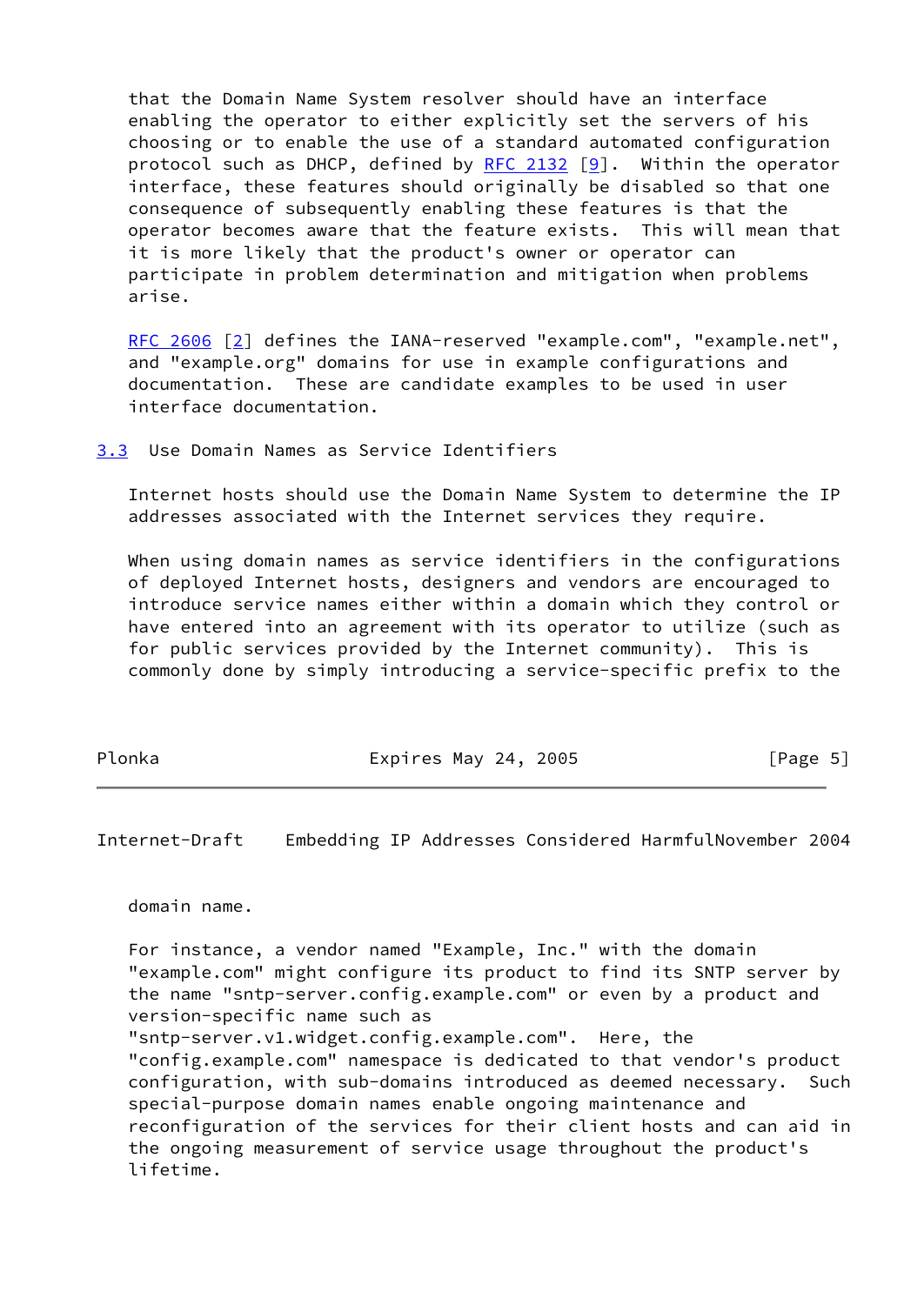An alternative to inventing vendor-specific domain naming conventions for a product's service identifiers is to utilize SRV resource records (RR), defined by [RFC 2782](https://datatracker.ietf.org/doc/pdf/rfc2782) [[10\]](#page-9-3). SRV records are a generic type of RR which uses a service-specific prefix in combination with a base domain name. For example, an SRV-cognizant SNTP client might discover Example, Inc.'s suggested NTP server by performing an SRV-type query to lookup for "\_ntp.\_udp.example.com".

 However, note that simply hard-coding DNS name service identifiers rather than IP addresses is not a panacea. Entries in the domain name space are also ephemeral and can change owners for various reasons including acquisitions and litigation. As such, developers and vendors should explore a product's potential failure modes resulting from the loss of administrative control of a given domain for whatever reason.

<span id="page-6-2"></span>[3.4](#page-6-2) Use Special-Purpose, Reserved IP Addresses When Available

 Default configurations, documentation, and example configurations for Internet hosts should use Internet addresses that reside within special blocks that have been reserved for these purposes, rather than unique, globally routable IP addresses. For IPv4, RFC  $3330$  [\[3\]](#page-8-9) states that the 192.0.2.0/24 block has been assigned for use in documentation and example code. The IPv6 global unicast address prefix 2001:DB8::/32 has been similarly reserved for documentation purposes  $RFC$  3849 [[4\]](#page-8-10). Private Internet Addresses, as defined by [RFC](https://datatracker.ietf.org/doc/pdf/rfc1918)  $1918$   $[5]$ , should not be used for such purposes.

<span id="page-6-0"></span>[3.5](#page-6-0) Discover and Utilize Local Services

 Service providers and enterprise network operators should advertise the identities of suitable local services, such as NTP. Very often these services exist, but the advertisement and automated configuration of their use is missing. For instance, the DHCP

Plonka **Expires May 24, 2005** [Page 6]

<span id="page-6-1"></span>Internet-Draft Embedding IP Addresses Considered HarmfulNovember 2004

protocol, as defined by [RFC 2132](https://datatracker.ietf.org/doc/pdf/rfc2132)  $[9]$ , enables one to configure a server to answer queries for service identitifiers to clients that ask for them. When local services including NTP are available but not pervasively advertised using such common protocols, designers are more likely deploy ad hoc initialization mechanisms that unnecessarily rely on central services.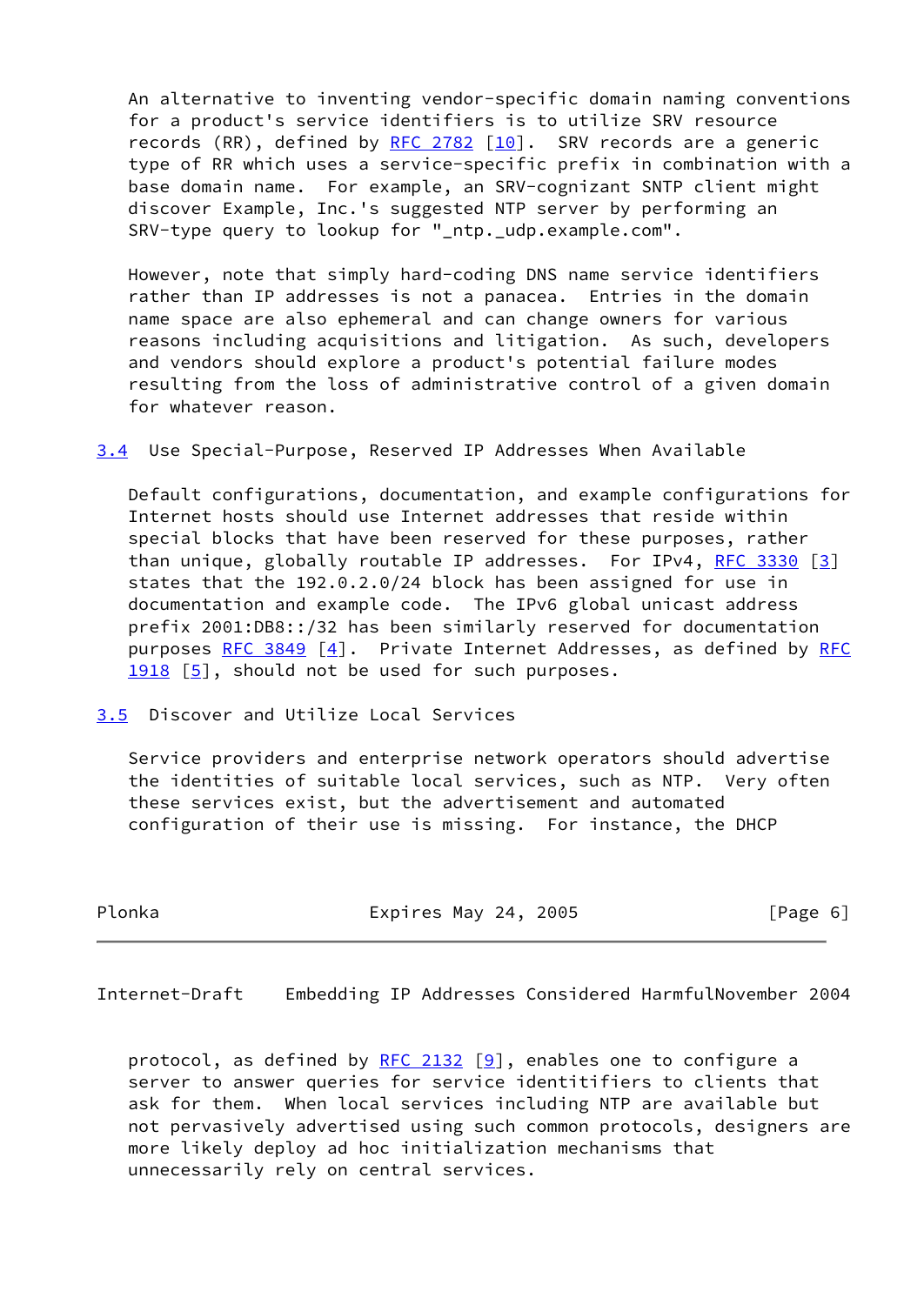# <span id="page-7-0"></span>[3.6](#page-7-0) Avoid Mentioning the IP Addresses of Services

 Operators that provide public services on the global Internet, such as those in the NTP community, should deprecate the explicit advertisement of the IP addresses of public services. These addresses are ephemeral. As such, their widespread citation in public service indexes interferes with the ability to reconfigure the service as necessary to address unexpected, increased traffic and the aforementioned problems.

## <span id="page-7-1"></span>[4](#page-7-1). Security Considerations

 Embedding or "hard-coding" IP addresses within a host's configuration often means that a host-based trust model is being employed, and that the Internet host with the given address is trusted in some way. Due to the ephemeral roles of globally routable IP addresses, the practice of embedding them within products' firmware or default configurations presents a security risk in that unknown parties may inadvertently be trusted.

 Internet host designers may be tempted to implement some sort of remote control mechanism within a product, by which its Internet host configuration can be changed without reliance on, interaction with, or even the knowledge of its operator or user. This raises security issues of its own. If such a scheme is implemented, its presence should be fully disclosed to the customer, operator, and user so that an informed decision can be made, perhaps in accordance with local security or privacy policy. Furthermore, the significant possibility of malicious parties exploiting such a remote control mechanism may completely negate any potential benefit of the remote control scheme. As such, remote control mechanisms should be disabled by default to be subsequently enabled and disabled by the user.

<span id="page-7-2"></span>[5](#page-7-2). IANA Considerations

This document creates no new requirements on IANA namespaces.

<span id="page-7-3"></span>[6](#page-7-3). Conclusion

 When large numbers of homogenous Internet hosts are deployed, it is particularly important that both their designers and other members of

| Plonka | Expires May 24, 2005 | [Page 7] |  |
|--------|----------------------|----------|--|
|        |                      |          |  |

<span id="page-7-4"></span>Internet-Draft Embedding IP Addresses Considered HarmfulNovember 2004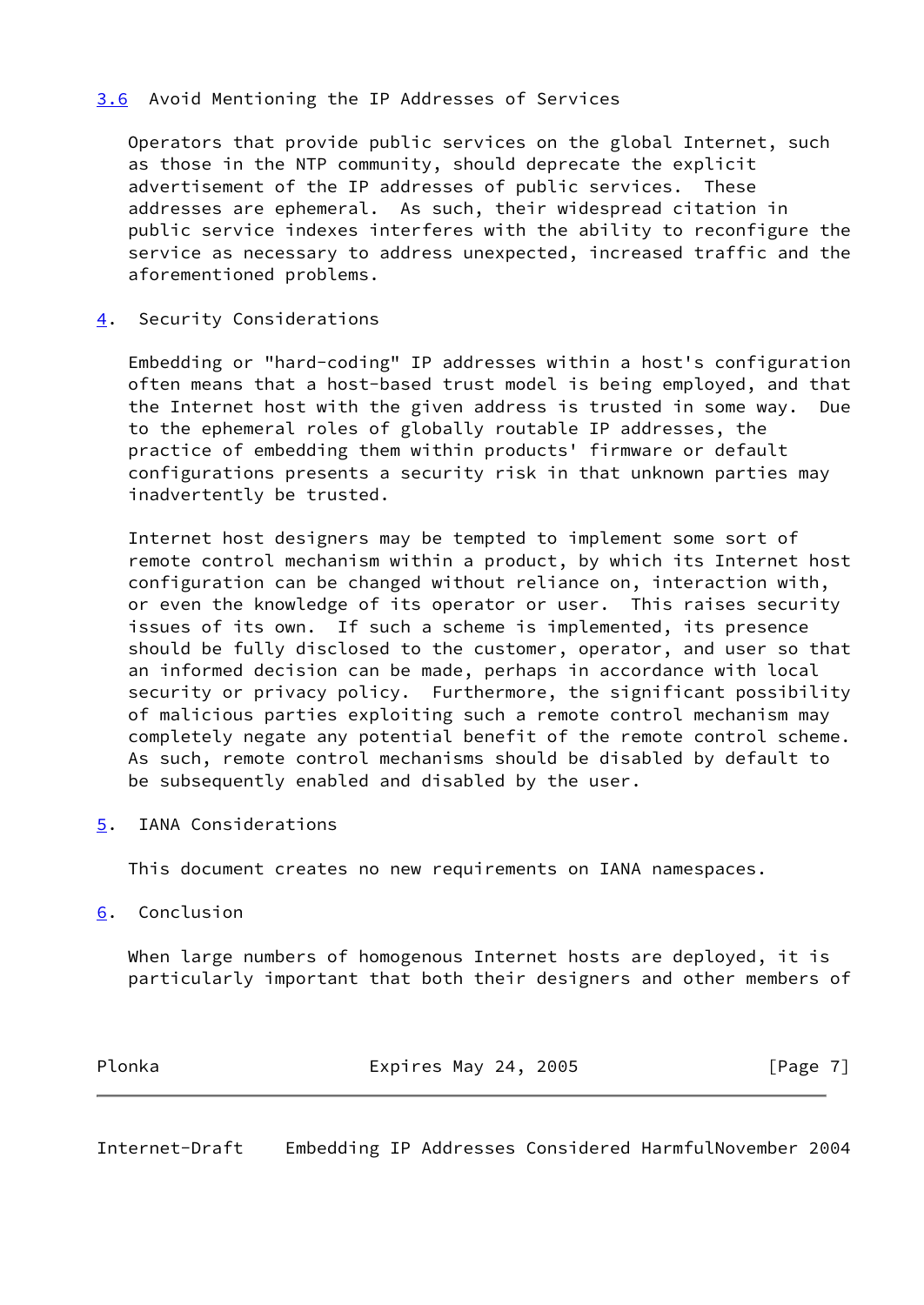the Internet community diligently assess host implementation quality and reconfigurability.

 Implementors of host services should avoid any kind of use of unique globally routable IP addresses within a fixed configuration part of the service implementation. If there is a requirement for pre-configured state then care should be taken to use an appropriate service identifier and use standard resolution mechanisms to dynamically resolve the identifier into an IP address. Also, any such identifiers should be alterable in the field through a conventional command and control interface for the service.

<span id="page-8-0"></span>[7](#page-8-0). Acknowledgements

 The author thanks the following reviewers for their contributions to this document: Paul Barford, Geoff Huston, David Meyer, Mike O'Connor, Michael Patton, Tom Petch, and Pekka Savola. Harald Alvestrand, Spencer Dawkins, Ted Hardie, and Thomas Narten provided valuable feedback during AD and IESG review.

- <span id="page-8-1"></span>[8](#page-8-1). References
- <span id="page-8-9"></span><span id="page-8-8"></span><span id="page-8-6"></span><span id="page-8-2"></span>[8.1](#page-8-2) Normative References
	- [1] Hubbard, K., "INTERNET REGISTRY IP ALLOCATION GUIDELINES", [RFC](https://datatracker.ietf.org/doc/pdf/rfc2050) [2050](https://datatracker.ietf.org/doc/pdf/rfc2050), [BCP 12](https://datatracker.ietf.org/doc/pdf/bcp12), November 1996.
	- [2] Eastlake, D., "Reserved Top Level DNS Names", [RFC 2606,](https://datatracker.ietf.org/doc/pdf/rfc2606) [BCP 32](https://datatracker.ietf.org/doc/pdf/bcp32), June 1999.
	- [3] Internet Assigned Numbers Authority, "Special-Use IPv4 Addresses", [RFC 3330](https://datatracker.ietf.org/doc/pdf/rfc3330), September 2002.
	- [4] Huston, G., "IPv6 Address Prefix Reserved for Documentation", [RFC 3849](https://datatracker.ietf.org/doc/pdf/rfc3849), July 2004.
	- [5] Rekhter, Y., "Address Allocation for Private Internets", [RFC](https://datatracker.ietf.org/doc/pdf/rfc1918) [1918](https://datatracker.ietf.org/doc/pdf/rfc1918), [BCP 5,](https://datatracker.ietf.org/doc/pdf/bcp5) February 1996.

<span id="page-8-11"></span><span id="page-8-10"></span><span id="page-8-3"></span>[8.2](#page-8-3) Informative References

- <span id="page-8-4"></span>[6] Hamilton, M., "Use of DNS Aliases for Network Services", [RFC](https://datatracker.ietf.org/doc/pdf/rfc2219) [2219](https://datatracker.ietf.org/doc/pdf/rfc2219), [BCP 17](https://datatracker.ietf.org/doc/pdf/bcp17), October 1997.
- <span id="page-8-5"></span>[7] Carpenter, B., "IPv4 Address Behaviour Today", [RFC 2101](https://datatracker.ietf.org/doc/pdf/rfc2101), February 1997.
- <span id="page-8-7"></span>[8] Mills, D., "Simple Network Time Protocol (SNTP) Version 4 for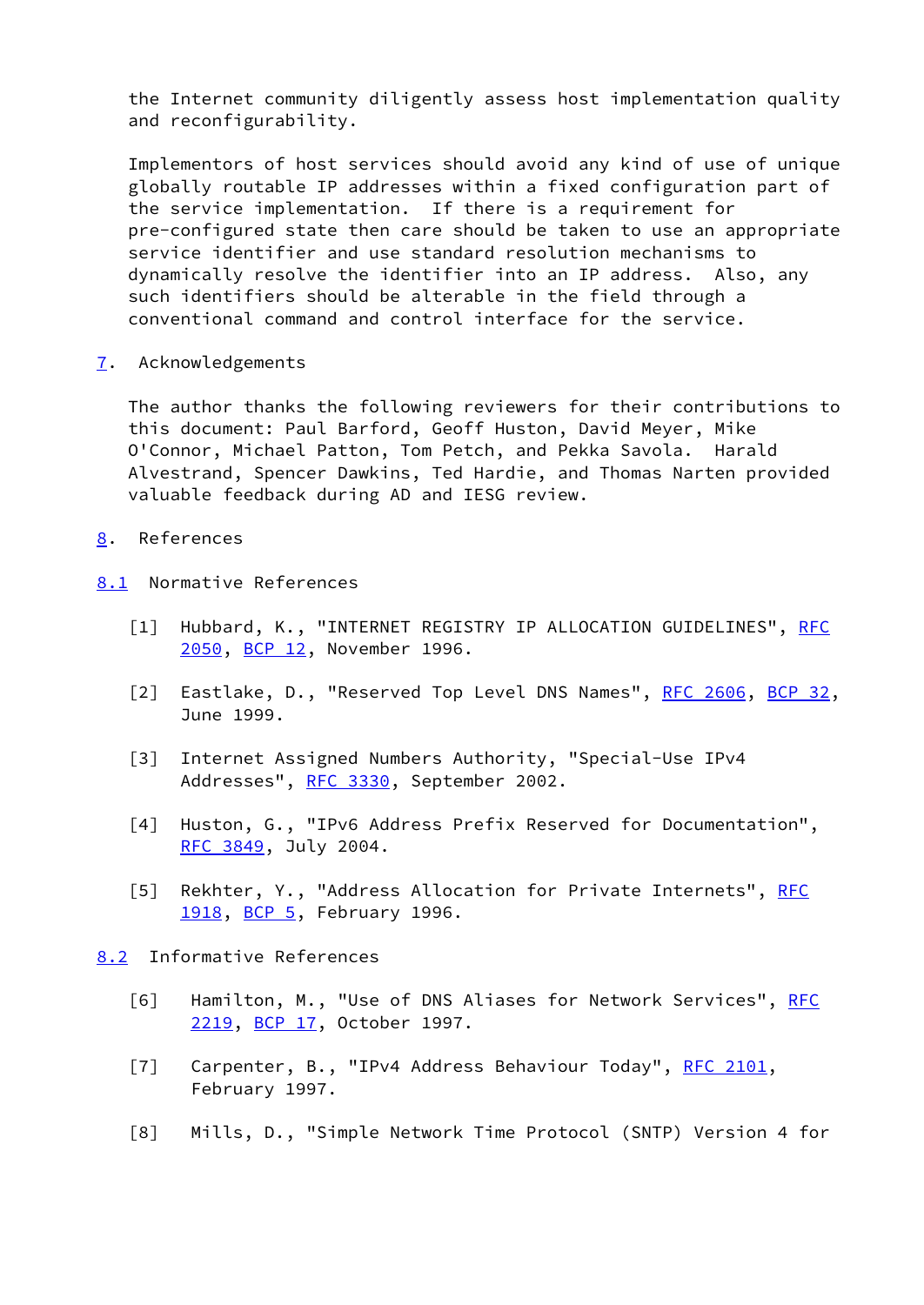<span id="page-9-0"></span>Internet-Draft Embedding IP Addresses Considered HarmfulNovember 2004

IPv4, IPv6 and OSI", [RFC 2030,](https://datatracker.ietf.org/doc/pdf/rfc2030) October 1996.

- <span id="page-9-2"></span>[9] Alexander, S., "DHCP Options and BOOTP Vendor Extensions", [RFC](https://datatracker.ietf.org/doc/pdf/rfc2132) [2132](https://datatracker.ietf.org/doc/pdf/rfc2132), March 1997.
- <span id="page-9-3"></span>[10] Gulbrandsen, A., "A DNS RR for specifying the location of services (DNS SRV)", [RFC 2782,](https://datatracker.ietf.org/doc/pdf/rfc2782) February 2000.
- <span id="page-9-4"></span> [11] Plonka, D., "Flawed Routers Flood University of Wisconsin Internet Time Server", August 2003, <[http://www.cs.wisc.edu/~plonka/netgear-sntp/>](http://www.cs.wisc.edu/~plonka/netgear-sntp/).

### Author's Address

 David Plonka University of Wisconsin - Madison

 EMail: plonka AT doit DOT wisc DOT edu URI: <http://net.doit.wisc.edu/~plonka/>

#### <span id="page-9-1"></span>[Appendix A.](#page-9-1) Background

 In June 2003, the University of Wisconsin discovered that a network product vendor named NetGear had manufactured and shipped over 700,000 routers with firmware containing a hard-coded reference to the IP address of one of the University's NTP servers: 128.105.39.11, which was also known as "ntp1.cs.wisc.edu", a public stratum-2 NTP server.

 Due to that embedded fixed configuration and an unrelated bug in the SNTP client, the affected products occasionally exhibit a failure mode in which each flawed router produces one query per second destined for the IP address 128.105.39.11, and hence produces a large-scale flood of Internet traffic from hundreds-of-thousands of source addresses, destined for the University's network, resulting in significant operational problems.

 These flawed routers are widely deployed throughout the global Internet and are likely to remain in use for years to come. As such, the University of Wisconsin with the cooperation of NetGear will build a new anycast time service which aims to mitigate the damage caused by the misbehavior of these flawed routers.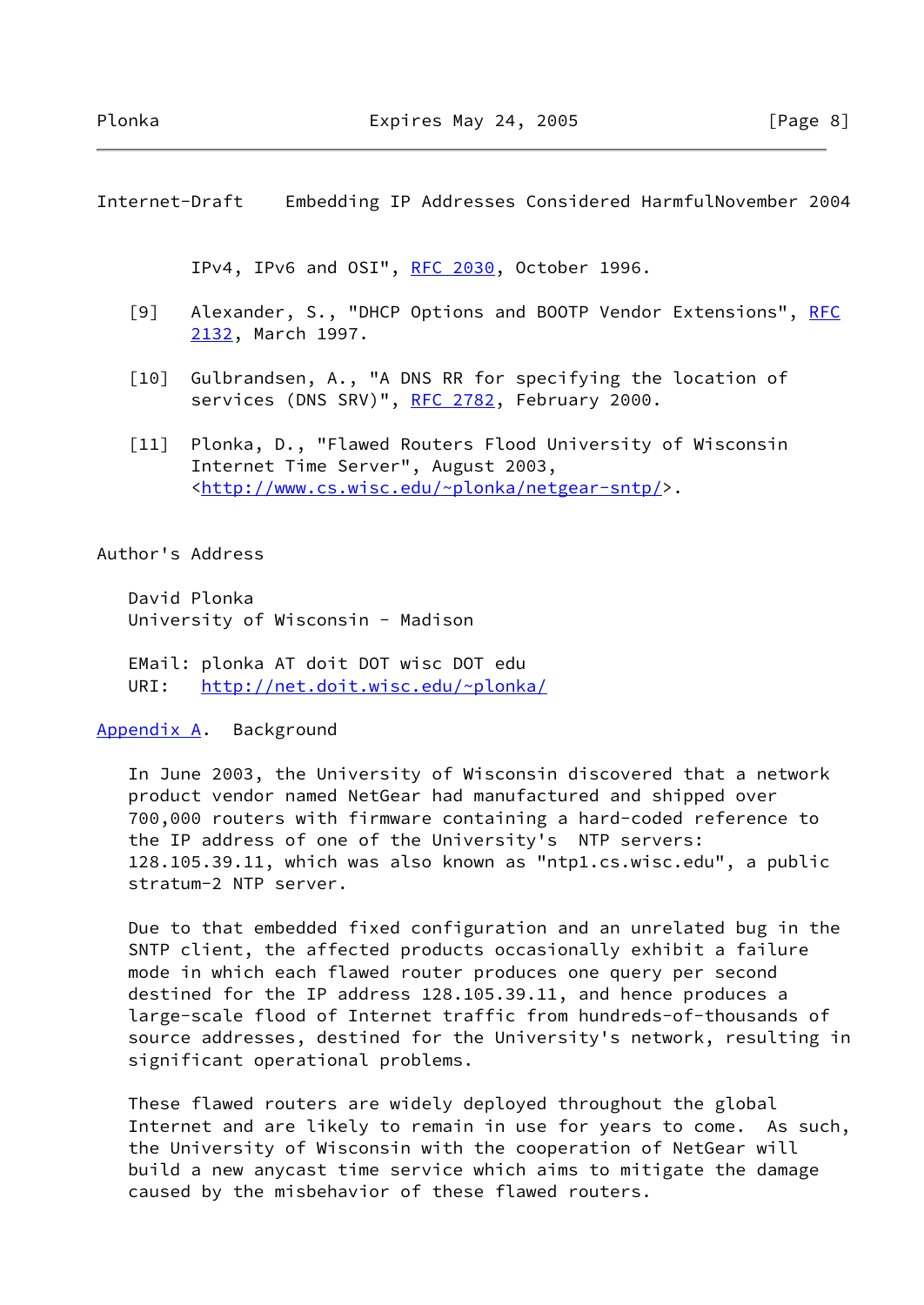A technical report regarding the details of this situation is available on the world wide web: Flawed Routers Flood University of Wisconsin Internet Time Server [\[11](#page-9-4)].

Plonka **Expires May 24, 2005** [Page 9]

<span id="page-10-0"></span>Internet-Draft Embedding IP Addresses Considered HarmfulNovember 2004

Intellectual Property Statement

 The IETF takes no position regarding the validity or scope of any Intellectual Property Rights or other rights that might be claimed to pertain to the implementation or use of the technology described in this document or the extent to which any license under such rights might or might not be available; nor does it represent that it has made any independent effort to identify any such rights. Information on the procedures with respect to rights in RFC documents can be found in [BCP 78](https://datatracker.ietf.org/doc/pdf/bcp78) and [BCP 79](https://datatracker.ietf.org/doc/pdf/bcp79).

 Copies of IPR disclosures made to the IETF Secretariat and any assurances of licenses to be made available, or the result of an attempt made to obtain a general license or permission for the use of such proprietary rights by implementers or users of this specification can be obtained from the IETF on-line IPR repository at <http://www.ietf.org/ipr>.

 The IETF invites any interested party to bring to its attention any copyrights, patents or patent applications, or other proprietary rights that may cover technology that may be required to implement this standard. Please address the information to the IETF at ietf-ipr@ietf.org.

Disclaimer of Validity

 This document and the information contained herein are provided on an "AS IS" basis and THE CONTRIBUTOR, THE ORGANIZATION HE/SHE REPRESENTS OR IS SPONSORED BY (IF ANY), THE INTERNET SOCIETY AND THE INTERNET ENGINEERING TASK FORCE DISCLAIM ALL WARRANTIES, EXPRESS OR IMPLIED, INCLUDING BUT NOT LIMITED TO ANY WARRANTY THAT THE USE OF THE INFORMATION HEREIN WILL NOT INFRINGE ANY RIGHTS OR ANY IMPLIED WARRANTIES OF MERCHANTABILITY OR FITNESS FOR A PARTICULAR PURPOSE.